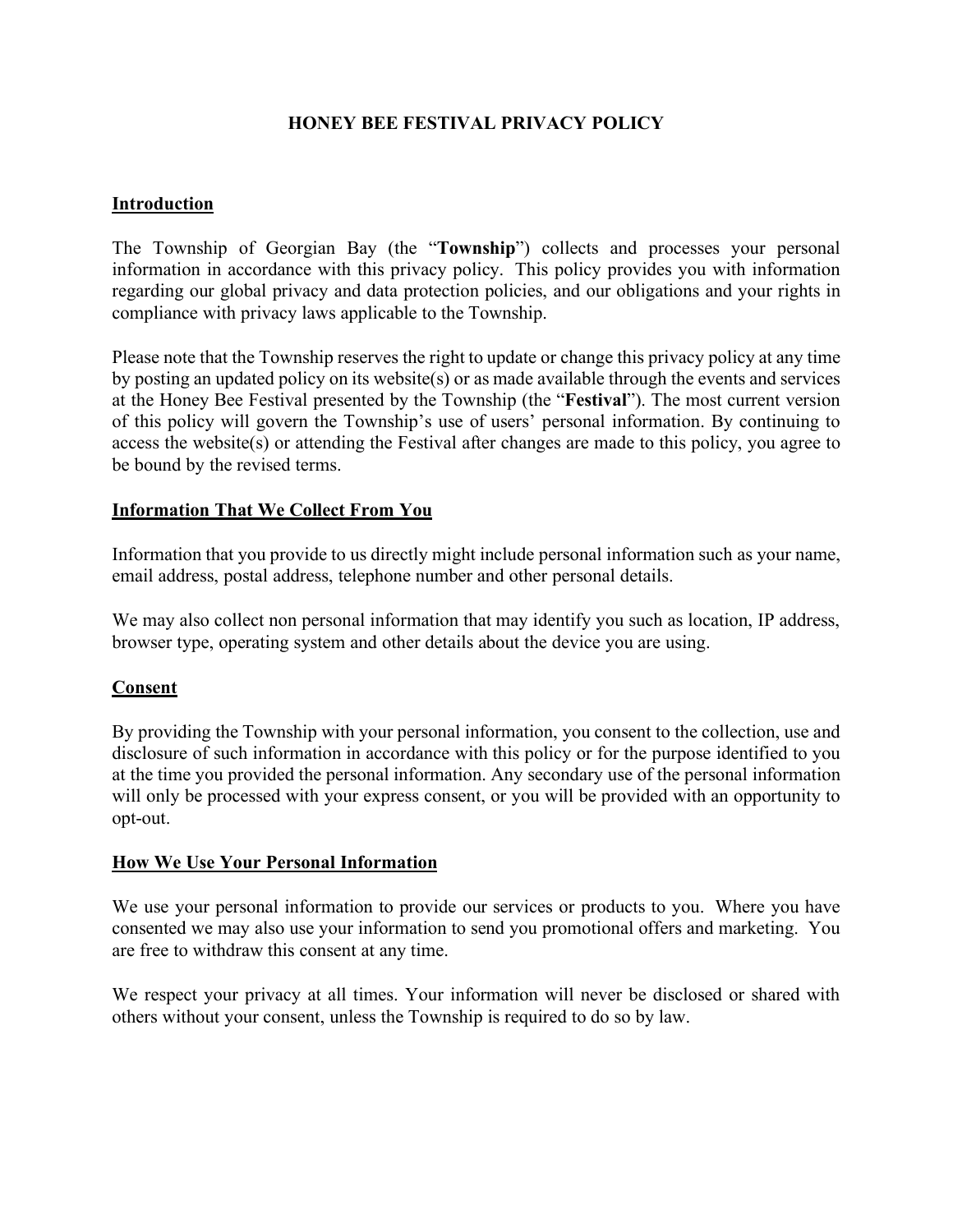# **Sharing or Disclosing Your Personal Information**

The Township will disclose personal information only if consent is given by the relevant individual or:

- when permitted or required by law, such as in response to a subpoena or other legal process;
- to Township service providers in accordance with below; or
- to meet legal obligations, including but not limited to regulatory reporting obligations.

Township may, from time to time, use third party processors to provide our services; these companies may process or store your information on our behalf. The Township ensures all processors acting on our behalf act in accordance with this privacy policy.

# **Your Rights**

You have the right to access personal information that the Township processes about you.

You can request from the Township information about:

- The personal information we hold about you
- The categories of personal information concerned
- The purposes of the processing
- Details to whom your personal information has/will be disclosed
- How long we retain your personal information
- If we did not collect the data directly from you, information about the source
- how to lodge a complaint with the correct supervisory authority

You may also request from the Township the following:

- That we update any incomplete or inaccurate data about you
- Request that we delete your personal information in accordance with applicable laws

You may request we action your rights by contacting Jessica Gunby Or by emailing us at jgunby@gbtownship.ca

To ensure your data is protected, if we receive a request from you to exercise your rights, we will ask you to verify your identity before acting on the request.

# **International Transfers**

Your personal information may be processed outside your country of residence by us or the third parties we use. Your personal information may be processed in Canada and/or the USA.

Where these transfers take place, we will ensure the same high standard of protection for your personal information at all times.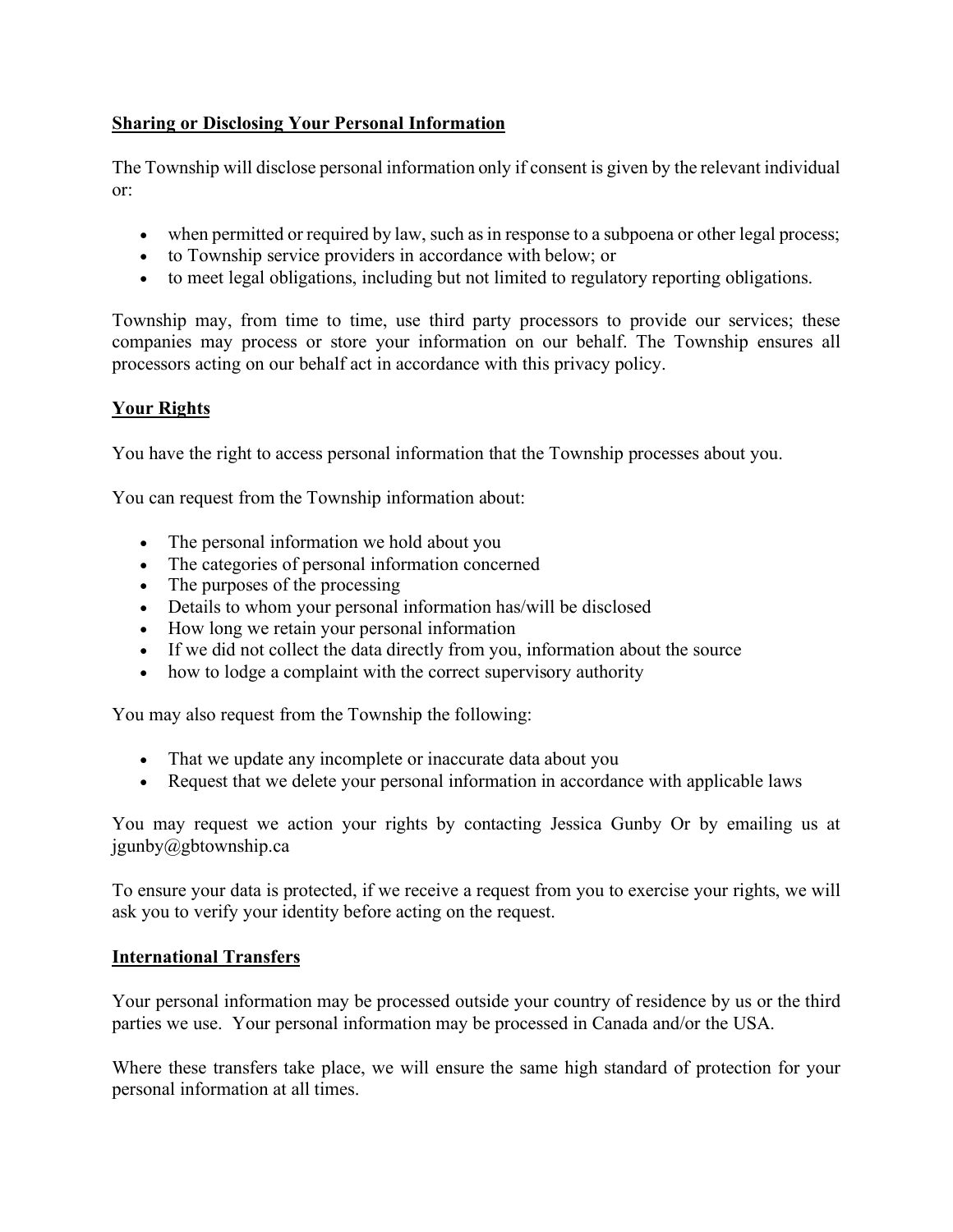## **Security & Safeguarding Measures**

All personal information collected is transferred and stored securely, using industry standard encryption protocols, and approved transfer mechanisms. Please note however, that we cannot guarantee that the measures we maintain will guarantee the security of the information.

Our team is trained on the importance of Privacy and Data Protection and will adhere to our internal policies.

## **How Long We Retain Your Data**

The Township only retains personal information for as long as is necessary for the purposes for which it was collected. For further details on our data retention periods please contact us.

Where you have consented to us to use your details for direct marketing, we will keep this data until you notify us or otherwise withdraw your consent.

## **Children**

We do not knowingly collect personal information from children under the age of 13. If you are under the age of 13, please do not submit any personal information through our services.

### **Links to Other Web Sites**

Our services may contain links to other websites not controlled or operated by the Township. These links do not imply that we endorse these third party sites. We recommend reviewing those sites directly for information on their privacy policies.

### **Cookies**

A 'cookie' is a small text file sent from a website and stored on the user's computer by the user's web browser. Upon visiting a site that uses cookies, a cookie is downloaded onto your computer or mobile device. The next time you visit that site, your device will remember useful information such as preferences, visited pages or logging in options.

Cookies are widely used to add functionality to websites, or to ensure they work more efficiently. Our site relies on cookies to optimise the user experience and ensure the sites services function properly.

Most web browsers allow some control to restrict or block cookies through the browser settings, however if you disable cookies you may find this affects your ability to use certain parts of our website or services. For more information about cookies please visit [https://www.aboutcookies.org.](https://www.aboutcookies.org/)

### **Accountability**